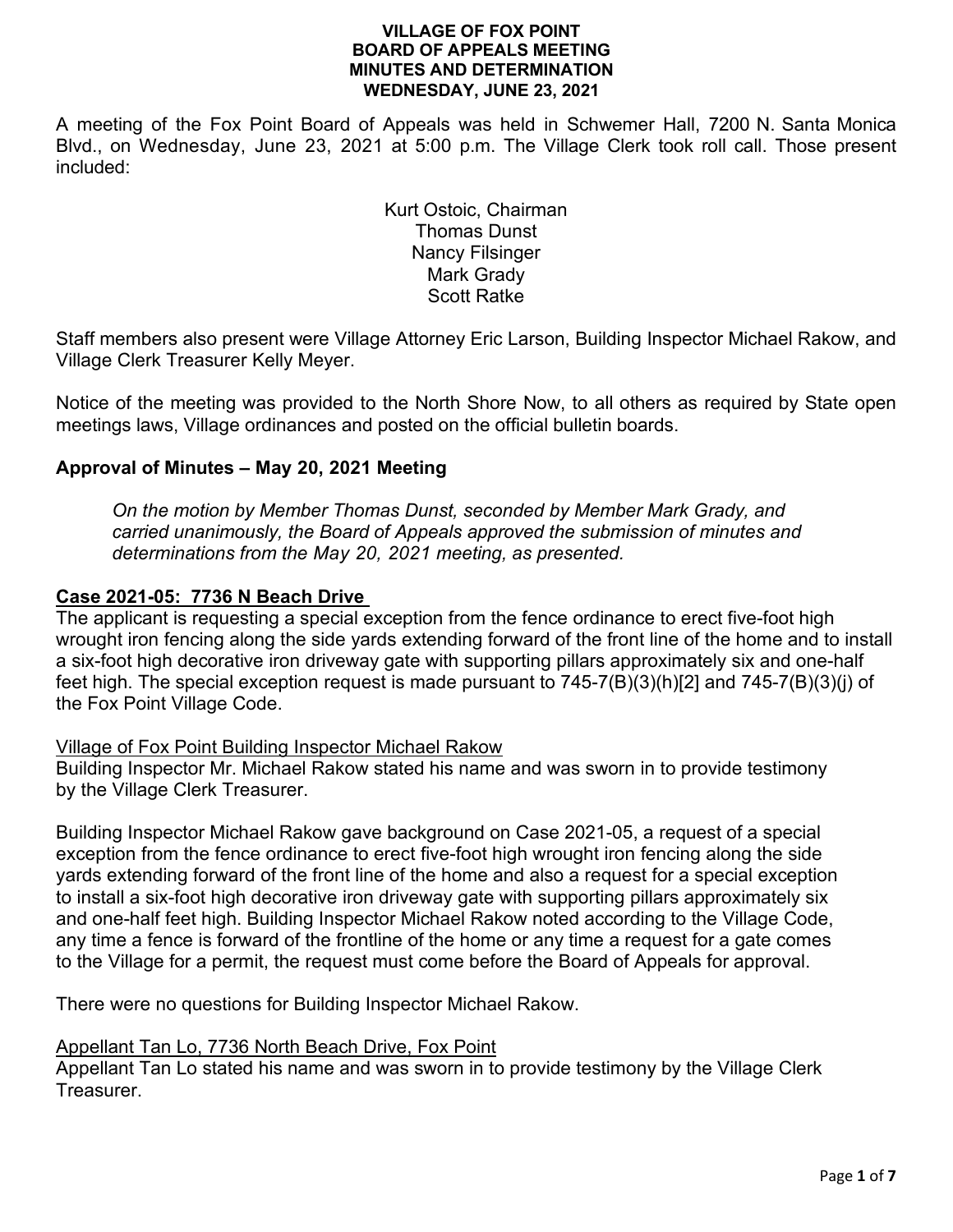vonBriesen and Roper, S.C., Attorney Andrea Roschke and Representative for Appellant Tan Lo's

vonBriesen and Roper, S.C., Attorney Andrea Roschke was present but did not give testimony.

Village Attorney Eric Larson stated Attorney Roschke could decide how she wants to present her case. He noted typically the appellant will give a statement, but if you would prefer to ask questions, she could certainly do that.

vonBriesen and Roper, S.C., Attorney Andrea Roschke stated if it is ok with everyone because there was a letter submitted with the special points made, she was just going to ask Mr. Lo to elaborate on the points. This would include all the background in the letter. She further noted that, as the building inspector noted, there are two elements in the case. One element is the side yard lot lines between neighbors. The second element is the gate across the driveway and the supporting pillars. In this application there is no other fencing parallel to the street line. The letter does explain their position. She would like it if Mr. Lo would be able to explain his history in Fox Point in 30 seconds.

Appellant Tan Lo gave background on his history in the Village of Fox Point, for his ten years at 8800 Beach Drive and then his history beginning in 2015 at 7736 Beach Drive. He and his family were given an opportunity to purchase 7736 Beach Drive. The home was still under an insurance claim lawsuit in 2015. The only way he was permitted to purchase this property was if he agreed to raze the home and begin a new build. Following his purchase in 2015, he and his family began taking out permits to rebuild.

Prior to he and his family's purchase, the home sat vacant from 2009 through 2015. The home was an issue and an eyesore for the whole street at the time. Kids were hanging out on the property, climbing in and out of it, using it for prom pictures, beer cans found there often on the property, and pretty much anyone and everyone was using the property as they wanted. Trespassing was an immediate issue.

# *[Appellant Mr. Tan Lo submitted 7 pages of photos, with an 8th page having a series of photos on the page]*

Appellant Tan Lo stated he collects cars and he also built a 7-car garage to house his cars inside, due to concerns of safety and theft on the property. For insurance purposes, a fence or gate would really help on this property.

vonBriesen and Roper, S.C., Attorney Andrea Roschke asked Appellant Mr. Tan Lo to explain further his family circumstances.

Appellant Tan Lo then explained further his family circumstances. He stated he has two young active boys, 11 years and 8 years, who play baseball and hockey. He stated Beach Drive is like a tourist attraction. Many people drive through and enjoy the view.

vonBriesen and Roper, S.C., Attorney Andrea Roschke asked Mr. Tan Lo to explain his dog further.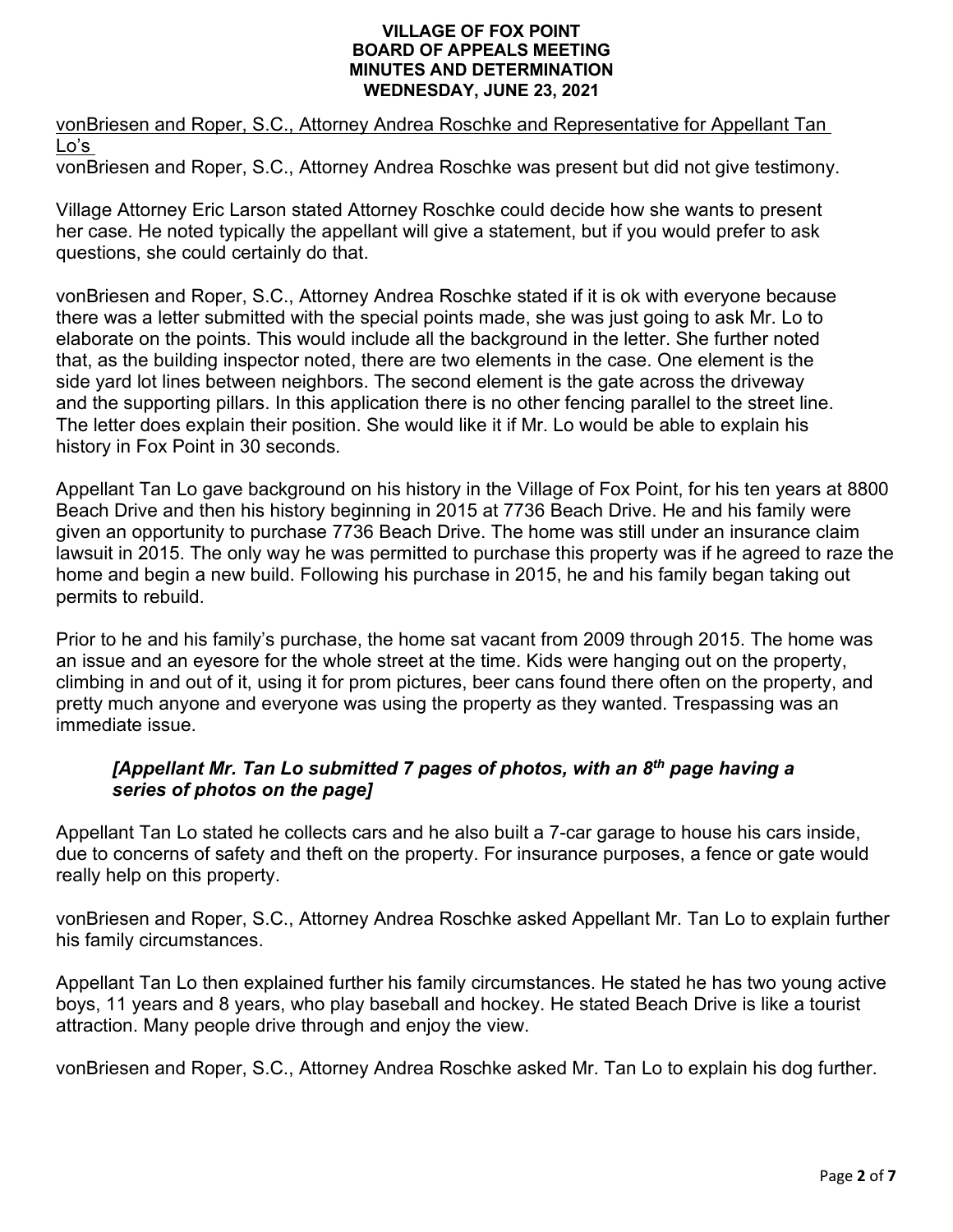Appellant Tan Lo stated he also has an American bully. Neighbors are intimated by the dog's looks and size. His bark is also scary to those who do not know him. Many people have left and reported Appellant Tan Lo's dog to the Police Department. Police officers are constantly coming to the house to check on the dog because of reports from people stating there is a dangerous dog. Once the officers meet the dog, they know the Lo's dog is fine. The fence and gate would probably help the situation quite a bit.

Chairman Kurt Ostoic asked if people have driven up since the home was finished.

Appellant Tan Lo noted it happens quite often. Sometimes they pull in and back out, sometimes they pull in, up the driveway, and turn around. The neighbors have actually called Mr. Lo late at night to let the Lo's know there is an odd car in their driveway.

Chairman Kurt Ostoic inquired about the wrought iron fence Mr. Lo is requesting for the side yards and extending past the front lines of the home. He asked if the fence would be going all the way around the front of the home also or if it is just along the sides of the home.

Appellant Mr. Lo stated the fence would just be along the sides of the property.

vonBriesen and Roper, S.C., Attorney Andrea Roschke stated on that topic, there are two legal things she wanted to touch on which does not qualify as giving testimony. She stated if the purpose of the ordinance is to have somewhat of an open feel, a compromise to not having everything fenced in along the road, the need would be to at least have the front gate across the driveway, which will somewhat inhibit people from coming onto the property and the children from riding a bicycle out into the street. The owners would then do something with landscaping. In that sense we feel that the application is respectful to the code. The final point is the application submission also included some photos of properties on his street of other driveway gates to show that the neighborhood has some driveway gates and it doesn't seem to be problematic. Those photos also included fences, not just gates. No neighbors seemed to have concerns about this proposal. They do not feel it is a negative impact on the neighborhood.

Member Mark Grady commented he wanted to follow the comments up. Member Grady stated he does see them as two separate questions – the gate versus the side fences. He asked what the plan is with respect to the front along the roadway, assuming there is no fence there. Will there be landscaping or nothing?

Appellant Mr. Lo stated there would be trees and plantings.

Member Mark Grady inquired how does Mr. Lo feel that the side fences help with security whether it is the home or security of your sons or anything else. It seems like side yard fences do not add much to the security. He stated he is having a hard time trying to figure out what the security reason is for the side yard fences.

Appellant Mr. Lo stated the south side property just had a neighbor who purchased it two years ago. There will soon be a construction site coming up at that property. The home will be razed. Through the construction period at least, there will be construction workers and people they don't know coming and going. The newsletter stated work trucks are being broken into during the construction times due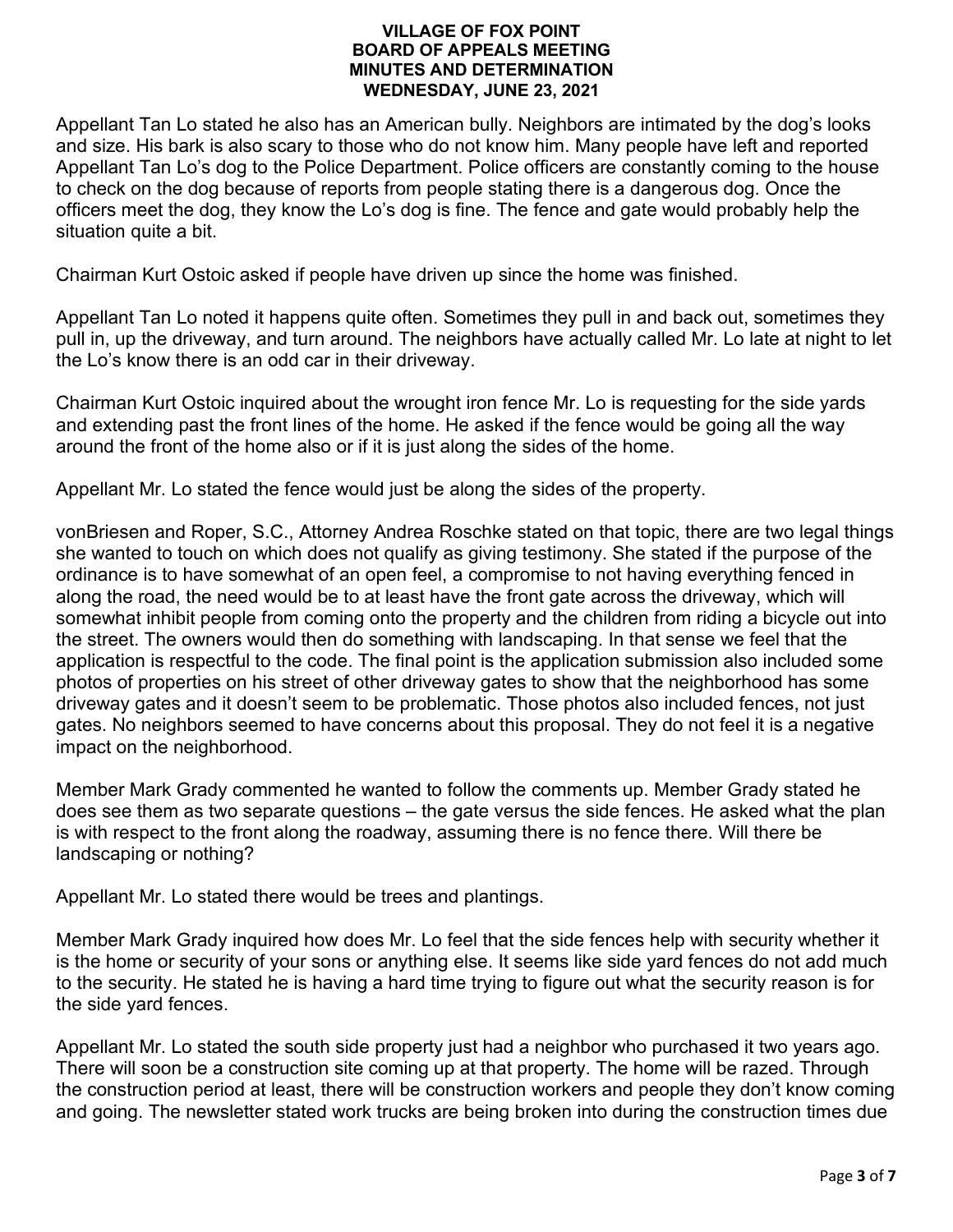to workers being in the house and robberies taking place while they are inside working. He stated he did not really want to be part of that operation with the side yards being wide open. He stated that would be protection for his family as they are unsure how long the construction will last – 1 year or 2 years.

Member Mark Grady inquired if Appellant Tan Lo's home is still under construction or what the status is.

Appellant Tan Lo stated they are now doing the final grading.

Chairman Kurt Ostoic stated his issue is that without a complete enclosure, kids, dogs, neighbors, passersby, or anyone could still access the property. He stated he is very concerned that they are putting up fences that aren't really going to keep out things that you're looking to keep out.

Appellant Tan Lo stated their intent was to enclose the whole yard before, but it wasn't successful. Therefore, they have to find some kind of a compromise and still try to protect the home. The original plan was the ideal plan for he and his family, but it was denied.

Chairman Kurt Ostoic stated he recalled there was a two-foot fence which doesn't keep anyone out of the property. He explained that the Board has to follow the codes and statutes for what we are trying to accomplish for the Village of Fox Point. Sometimes it doesn't always work for individuals. So, he stated that is why we have to understand exactly how this is going to help protect your property.

Appellant Tan Lo inquired if a five-foot fence in the front of your property be okay with the Board.

Chairman Kurt Ostoic clarified he did not say that, he is just saying you have to convince us that the security is absolutely necessary.

vonBriesen and Roper, S.C., Attorney Andrea Roschke corrected, saying "reasonably necessary." She stated also not a factual statement but common sense tells me if some nefarious person is coming to your property, it is possible they will run across your landscaping and your arborvitae, but it is also more possible that they would drive up with a car. Having that driveway blocked is getting a lot of protection with less fencing. While not 100 percent, you can still do things with landscaping.

Member Mark Grady stated he wanted to follow up on the driveway gate a little bit. He asked Appellant Mr. Lo if he felt the driveway gate, with or without the side yard fence, would be the primary thing to prevent people from threatening you and your family or do you think something else is more important than the drive way gate?

Appellant Mr. Lo stated yes, to him and his family, having the whole property fenced would be the most effective, but if a compromise is necessary, having the gate across the driveway is better than just leaving the driveway open. The gate would definitely help.

Chairman Kurt Ostoic pointed out that the Board, Appellant and Building Inspector all received copies of the two letters, one letter dated June 13, 20217 and one letter dated June 16, 2021 from the Village of Fox Point Police Department for review.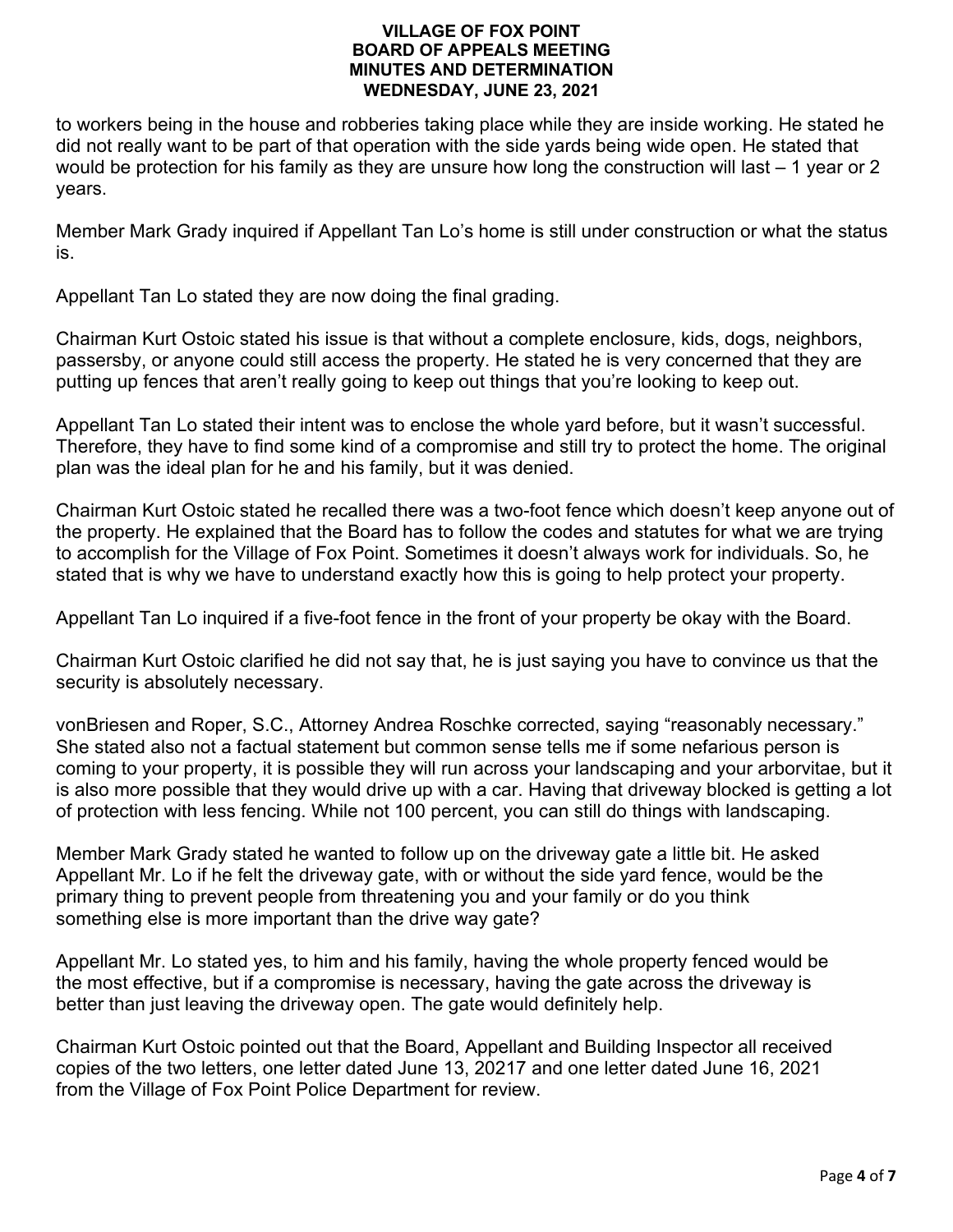*On motion of Member Mark Grady, seconded by Chairman Kurt Ostoic, and carried unanimously, the Board closed the testimony at 5:25 p.m.*

Village Attorney Eric Larson wanted to clarify what is currently in the Board's record. The letters just referenced from Police Chief Chris Freedy dated June 13, 2017 and June 16, 2021. There is also a letter dated April 27, 2021 from Alan Marcuvitz, which includes the Board of Appeals application. The application itself has attachments with photographs of the site plan. Today the Board received photos: 7 photos with an  $8<sup>th</sup>$  page which provides 16 small photos. That is the complete record.

Village Attorney Eric Larson walked the Board through the standard that applies to Case 2021-05 to refresh their recollection. The general provision Section 745-7(B)(3)(h), regarding location and height restrictions and Section 745-7(B)(3)(h)[2], provides that the Board of Appeals may grant a special exception under this subsection only if it finds that the fence, wall, architectural screening device, arbor or driveway gate is reasonably necessary to protect the safety of people residing on the property, in addition to the additional findings and conditions required by Subsection B(3)(j) below. Every special exception granted by the Board of Appeals for a driveway gate shall be conditioned upon the applicant filing with the Village Clerk/Treasurer the written approval of the Village Police Chief in consultation with the Fire Chief for the specific driveway gate and gate location that is proposed; and if such approval is denied, the special exception is thereby denied, and Section 745- 7(B)(3)(j) provides the Board of Appeals may grant the request for a special exception upon finding that the property owner has shown clear and convincing evidence to believe that the applicant has a legitimate need for the special exception and that granting the special exception will not adversely affect the health, safety or welfare of the community or the immediate area where located and will not impede the purpose, spirit and intent of this section, in addition to such other specific findings as may be required by other subsections of this section. These are the relevant sections of the Code. Those are the same sections that were cited by Appellant Tan Lo's attorney.

Village Attorney Eric Larson did comment on something that came up in the testimony. It is not that the fence is absolutely necessary to protect the safety of people residing on the property; the standard is **reasonably** necessary to protect the safety of people residing on the property.

Member Mark Grady opened the discussion with the Board. From his earlier comments, he sees these two requests differently. The side yard fence with this presentation being so different from the presentation we saw earlier. Frankly, it is not any different from any other normal fence request that the Board receives. The only time the Board has approved a special exception, since he has been here, was when someone was located on a very busy property, such as, on Lake Drive, then the Board felt it was necessary. Otherwise, the rationale included in Mr. Marcuvitz's letter related to children in the yard and dogs in the yard has not been accepted by the Board in the past. I don't see any reason now for this property being significantly different. It is a more expensive property and a more expensive home, but other than that, he doesn't see it any differently than most residential properties in the village. He is not convinced that they have shown that the side yard fence is reasonably necessary to distinguish it from any other property regarding safety. He does however feel and is convinced differently with respect to the driveway gate. What convinced him that the gate is reasonably necessary to protect the safety of the people on the property is the car collection and the nature of the property. The enticement of potential theft which can lead to potential violence on the property does create a need for the driveway gate. It is consistent with other driveway gates. Not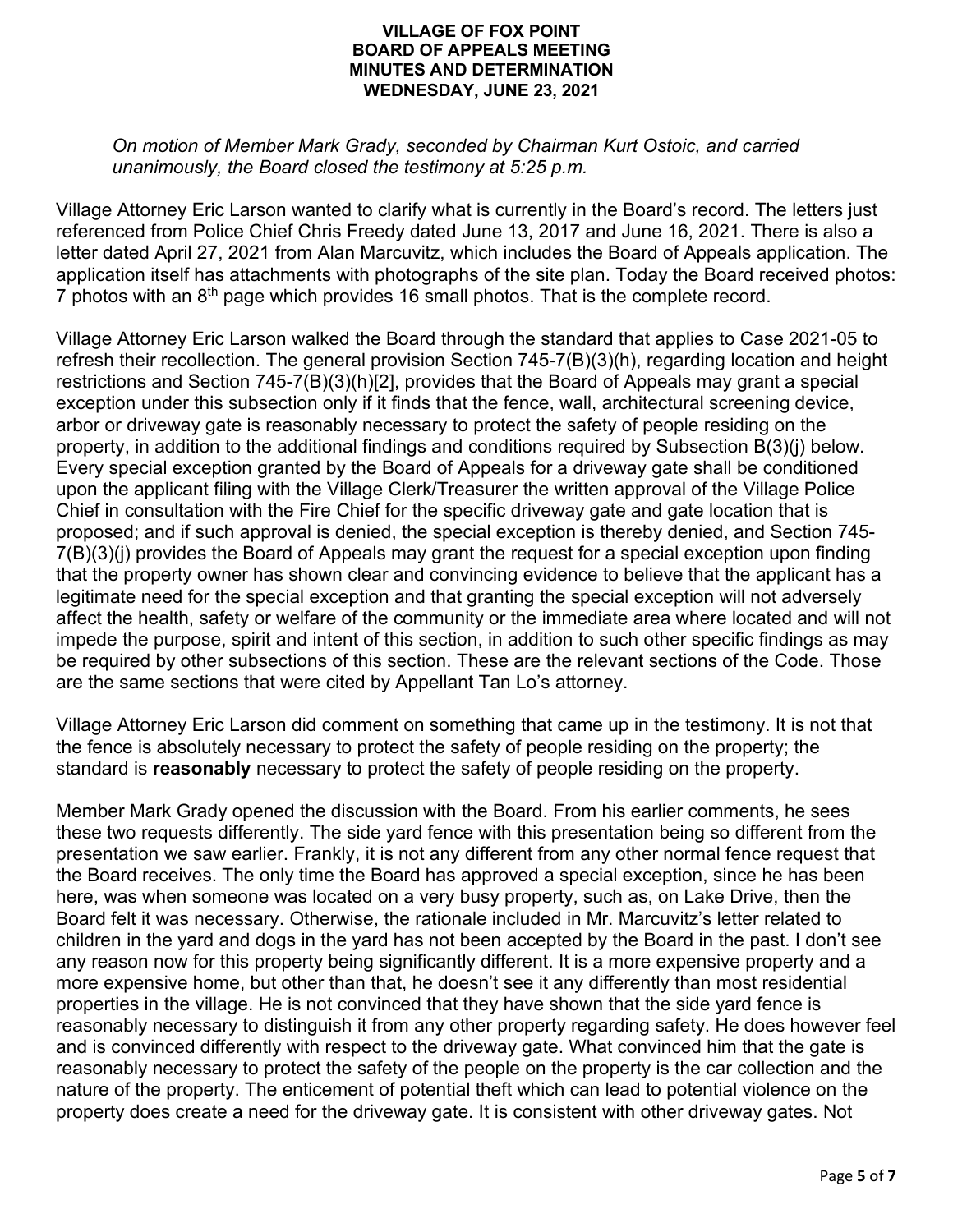every house down there has a driveway gate, but there are other homes that do have driveway gates. The access up and down the driveway is clearly the access that could be used by anyone committing substantial theft to the property. That is the most likely way to commit theft. Therefore, Member Mark Grady would be inclined to grant the special exception for the six-foot high decorative iron driveway gate with supporting pillars and deny the special exception for the side yard.

Member Thomas Dunst stated that he was leaning the very same way as Member Mark Grady was regarding the special exceptions. He stated the gate does add some added protection to the property which is reasonably necessary.

Member Nancy Filsinger noted due to concerns with the construction at the neighboring property, there is something in the Village Code, Section 745-7(B)(c) regarding temporary fencing during construction.

Village Attorney Eric Larson commented this has not come up in the past, but there is a Code Section regarding temporary fences. He noted it does state that the temporary fence may be put in place for a period not to exceed 120 days, unless extended by the Village Manager. This is for the purpose of safety, protection from the elements or protection from deer. Temporary construction fences are allowed at the discretion of the Village Building Inspector. He noted he does not see where temporary fences are allowed to be located; he is not sure offhand if the location restrictions are different for a temporary fence opposed to a permanent fence. He stated it is ultimately up to the Village Manager and the Village Building Inspector to decide. It is not up to the Board to decide today, but it may be an option for the property owners to explore.

Village Attorney Eric Larson stated his recommendation is that the motion include the delegation to staff to put the decision whatever it may be into a formal form and brought back at the next meeting for the final adoption of the findings. The nature of this matter warrants a formal decision.

*Member Mark Grady moved to deny the request for the special exception for the side yard fencing and grant the special exception request for the driveway gate and direct staff to bring back formalized findings of fact, conclusions of law and decision for the Board's review and approval, seconded by Thomas Dunst.*

| <b>Nancy Filsinger</b> | Aye |
|------------------------|-----|
| <b>Thomas Dunst</b>    | Aye |
| <b>Mark Grady</b>      | Aye |
| <b>Scott Ratke</b>     | Aye |
| <b>Kurt Ostoic</b>     | Aye |

*Motion carried unanimously by roll call vote (5-0).*

# **Adjourn**

*On the motion by Member Mark Grady, seconded by Member Nancy Filsinger, and carried the Board adjourned at 5:33 p.m.*